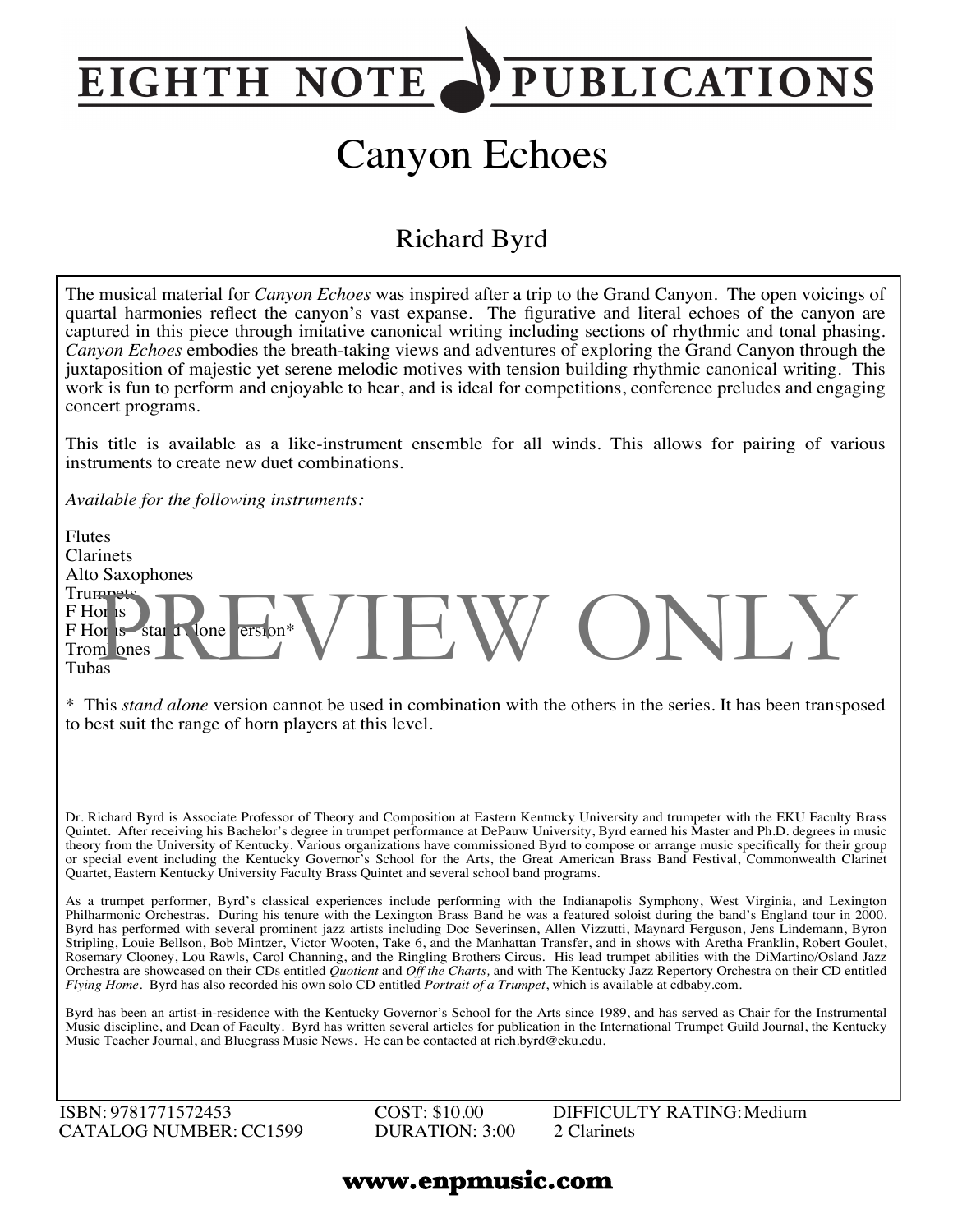#### **B**<sub>b</sub> Clarinets

## **CANYON ECHOES**









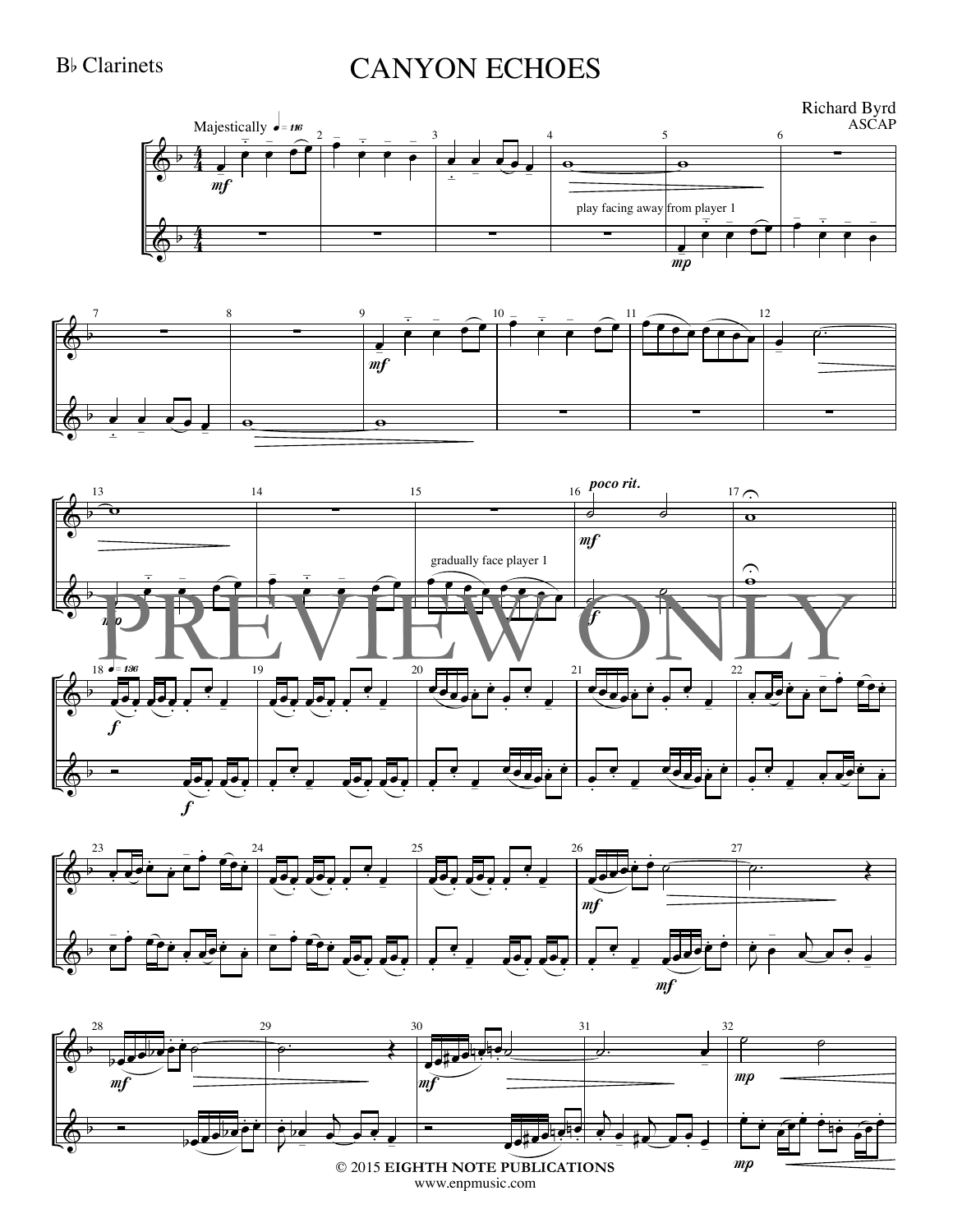









CANYON ECHOES pg. 2